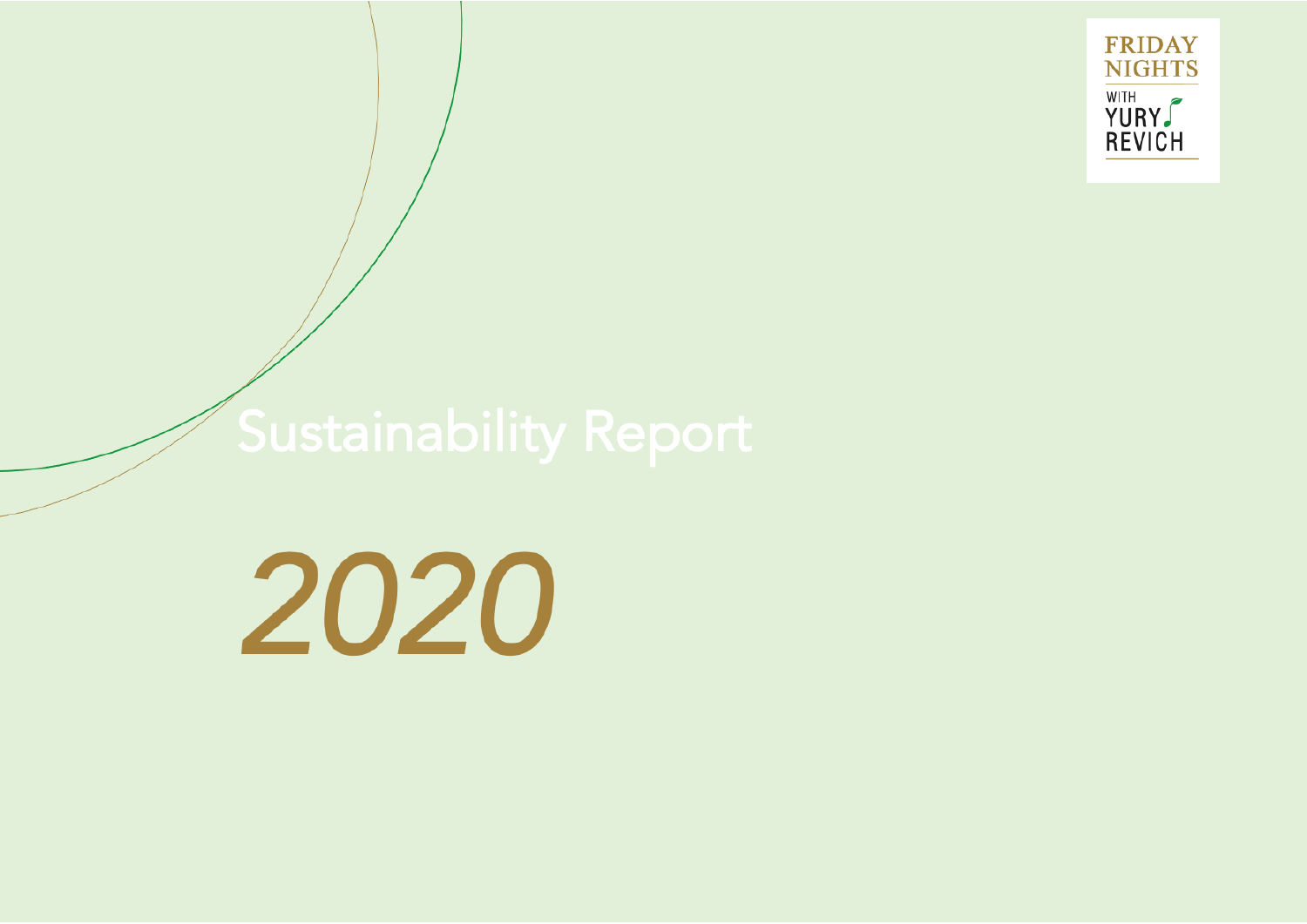# CONTENTS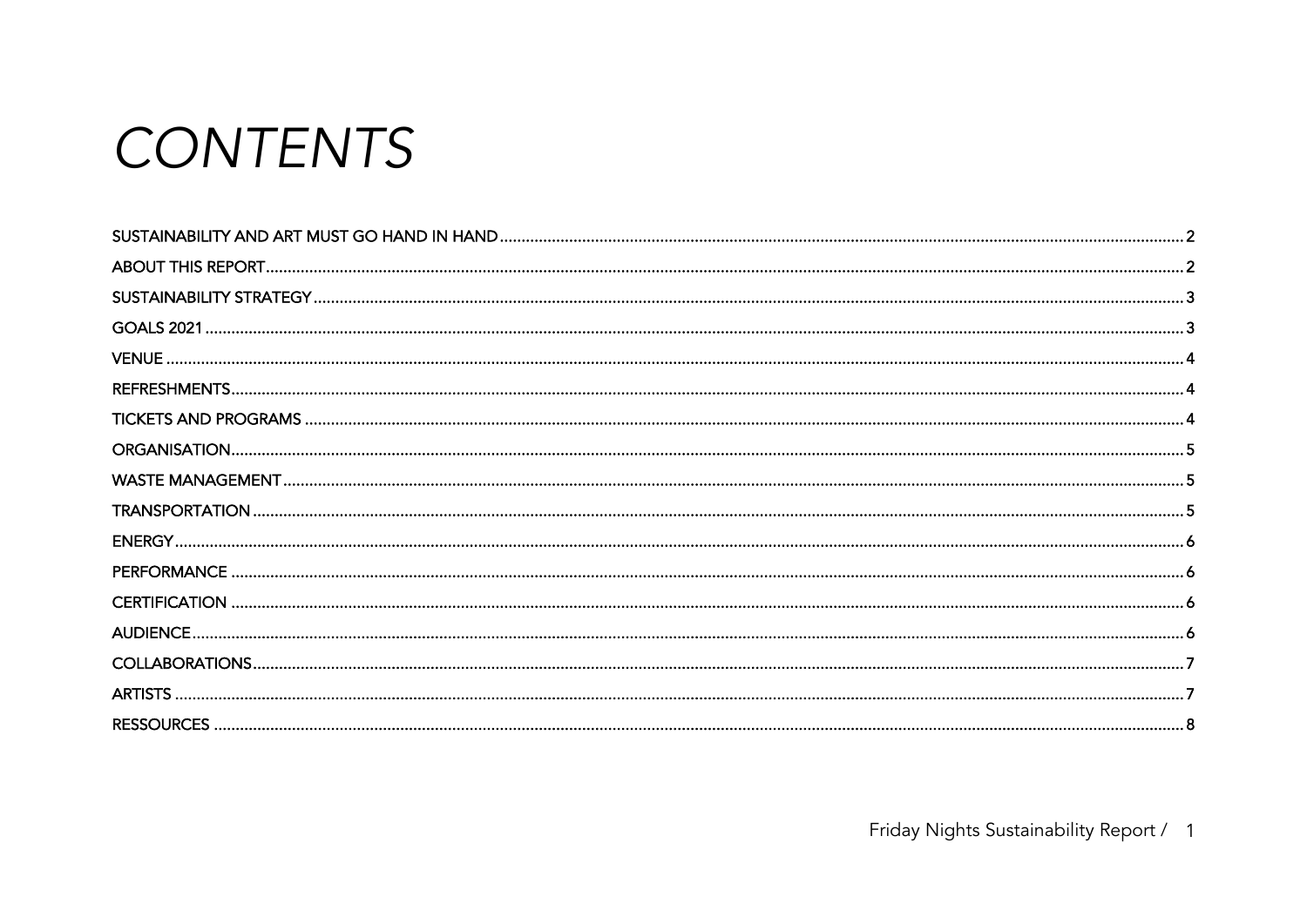# *Sustainability and art must go hand in hand*

Music and Arts can enhance the perception of the value of the natural world, especially when nature itself is recognized as being musical and artistic. In this perception, music and arts can inspire environmental action.

We do not lecture or preach to people. This can bring a person's defensiveness and resistance and can be ineffective. Music and Arts speak from inside. They don't accept intolerance and ignorance.

#### *About this Report*

In addition to aiming to inspire people to take part in environmental action by creating an emotional connection to nature, we want to raise awareness and contribute to more sustainable practices within the event organization.

Just like companies, organizations and everything we do in our lives, events and concerts have a carbon footprint as well.

We at Friday Nights believe that we too have the responsibility to contribute to a more sustainable future.

We worked on improving our environmental impact to take responsibility and be part of the solution rather than the problem.

Transparency is very important to us and is a key component of our sustainability journey. We pledge to publish a sustainability report of our efforts annually and constantly work on developing our strategy.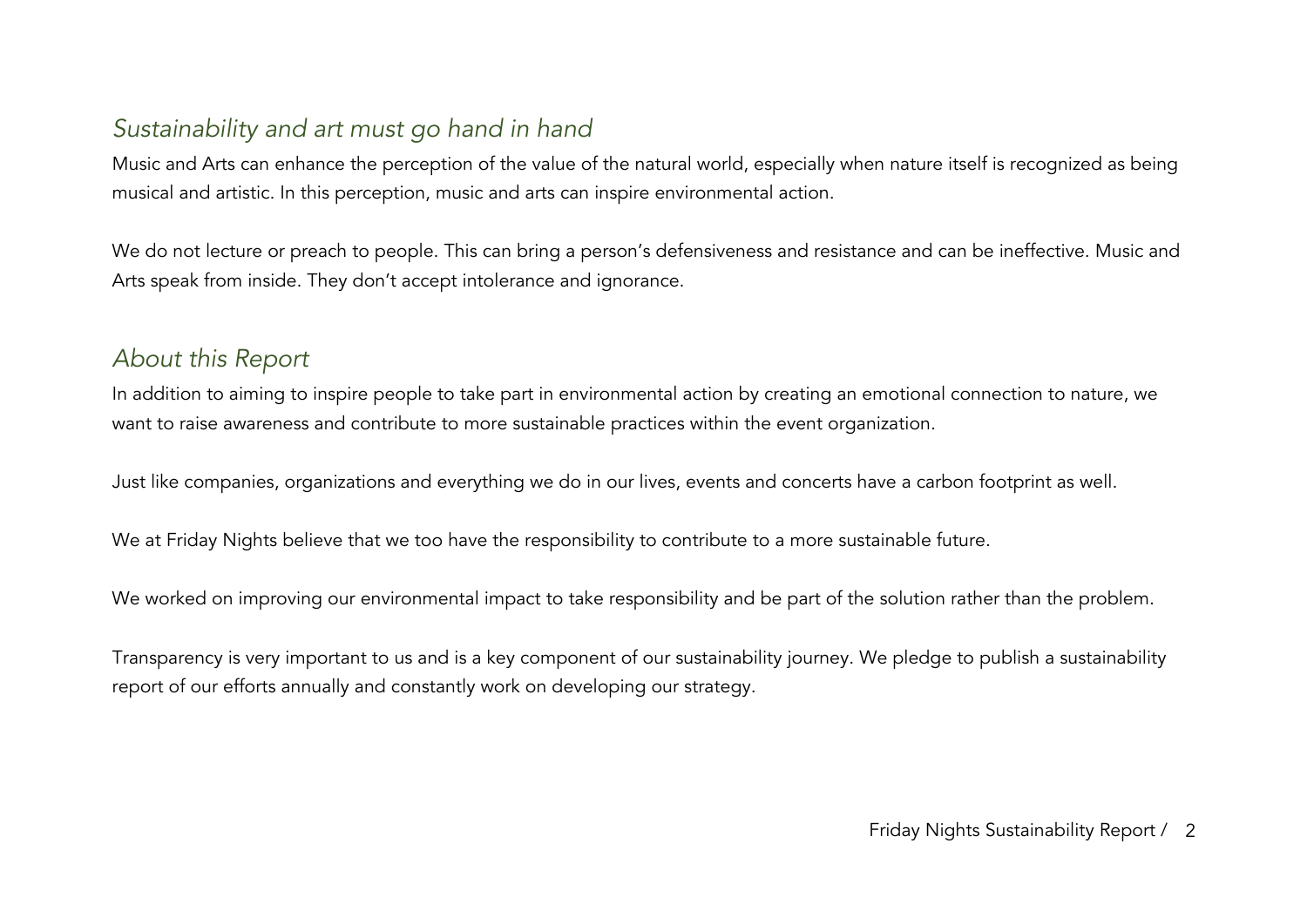#### *Sustainability Strategy*

#### *GOALS 2021*

Climate change, plastic waste and the loss of biodiversity are among the most pressing challenges of our time. For decades, we have consumed more natural resources than our planet can replace, and we are heading towards our planetary boundaries. This mismanagement has already left its mark. The results are negative impacts on people's health and an increase in vulnerability of already negatively impacted people while our world population is growing. We realize that our goals need to be set high, in order to ensure a livable world for our future and even present generations to live in.

This is why we pledge to be:

Our values do not align with:

-plastic free -digital -paper free -low carbon emissions/ carbon neutral -raising awareness -inspiring (inspire venue, partners, audience, other artists, organizers) -always improving -aware of art's carbon footprint and contribution to climate change and environmental degradation

-plastic -being wasteful -disposable products -being water intensive -being energy intensive -being carbon intensive -being outdated -ignoring climate change

Friday Nights Sustainability Report / 3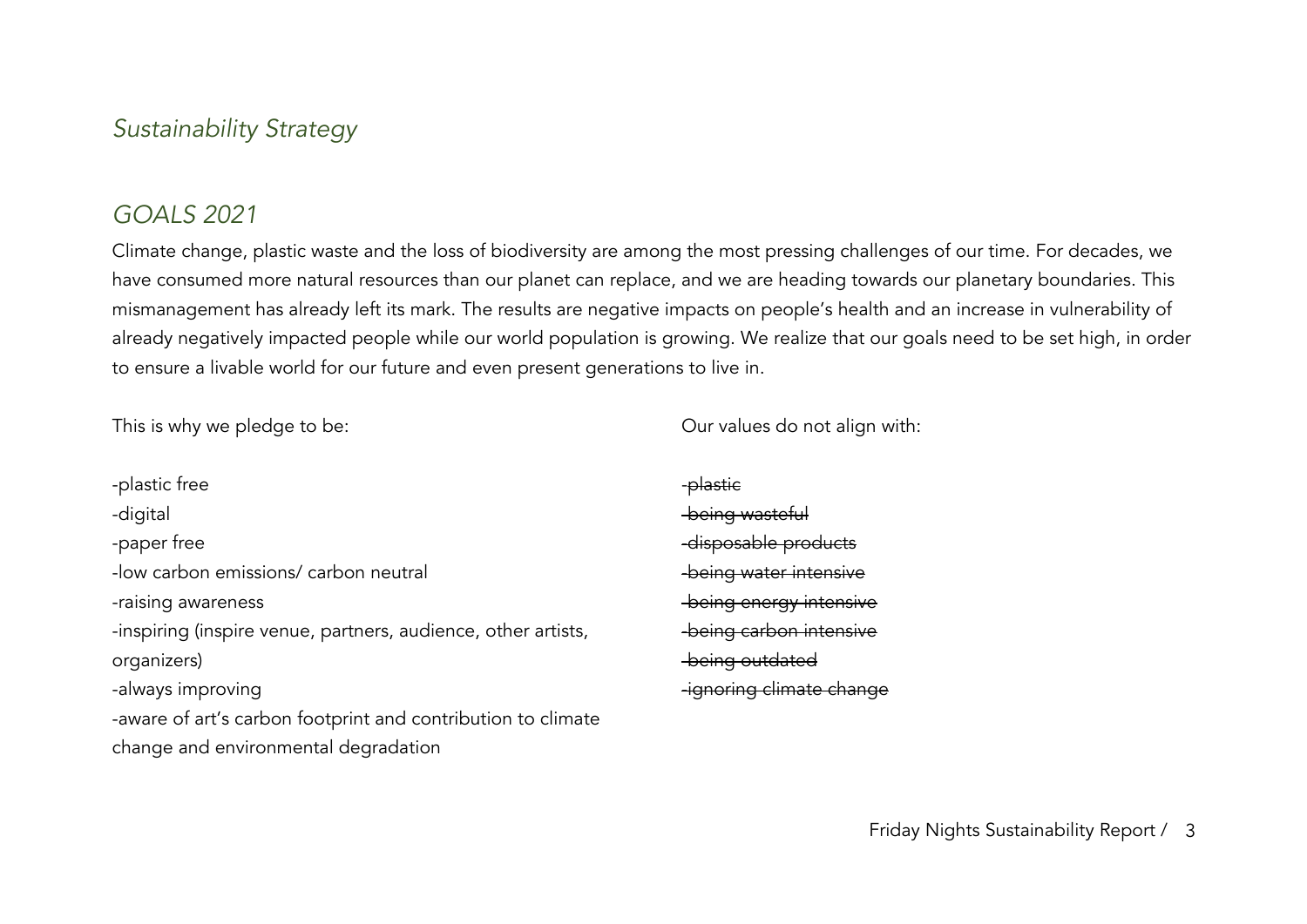# *VENUE*

We are in constant contact with our generous and supporting venues that are taking action to improve their sustainability as well. Our Friday Nights team is making sure that the venue owners are onboard with our sustainability goals and we are collaborating together to create an event that is as eco-friendly as possible. We are not afraid to start difficult conversations around energy suppliers, beverage supply and waste management and try to find solutions to ensure constant improvement.

#### *REFRESHMENTS*

Our guests do not have to feel thirsty or deprived of refreshments. We offer beverages to accompany the art performances perfectly. However, we are against single-use plastic supplies and ensure that beverages are served in glasses – it is a more elegant way of serving our local wines anyways. In addition, we believe strongly in recycling and ensure that all bottles end up in the right bins. Furthermore, we make sure that no drop of wine is wasted. Our team and performers are happy to help out with this matter.

#### *TICKETS AND PROGRAMS*

Classical music is our life but that does not mean we are opposed to modern technology. Digital tickets can eliminate unnecessary paper waste and allow us to go with the times. Our events make use of online event planning platforms and send our tickets to your phone. Additionally, we decided to say no printing our programs and projecting them instead. This might hurt some of our traditional classical music lovers, but we are sure that our friends of the arts are happy to make that sacrifice for our beloved planet.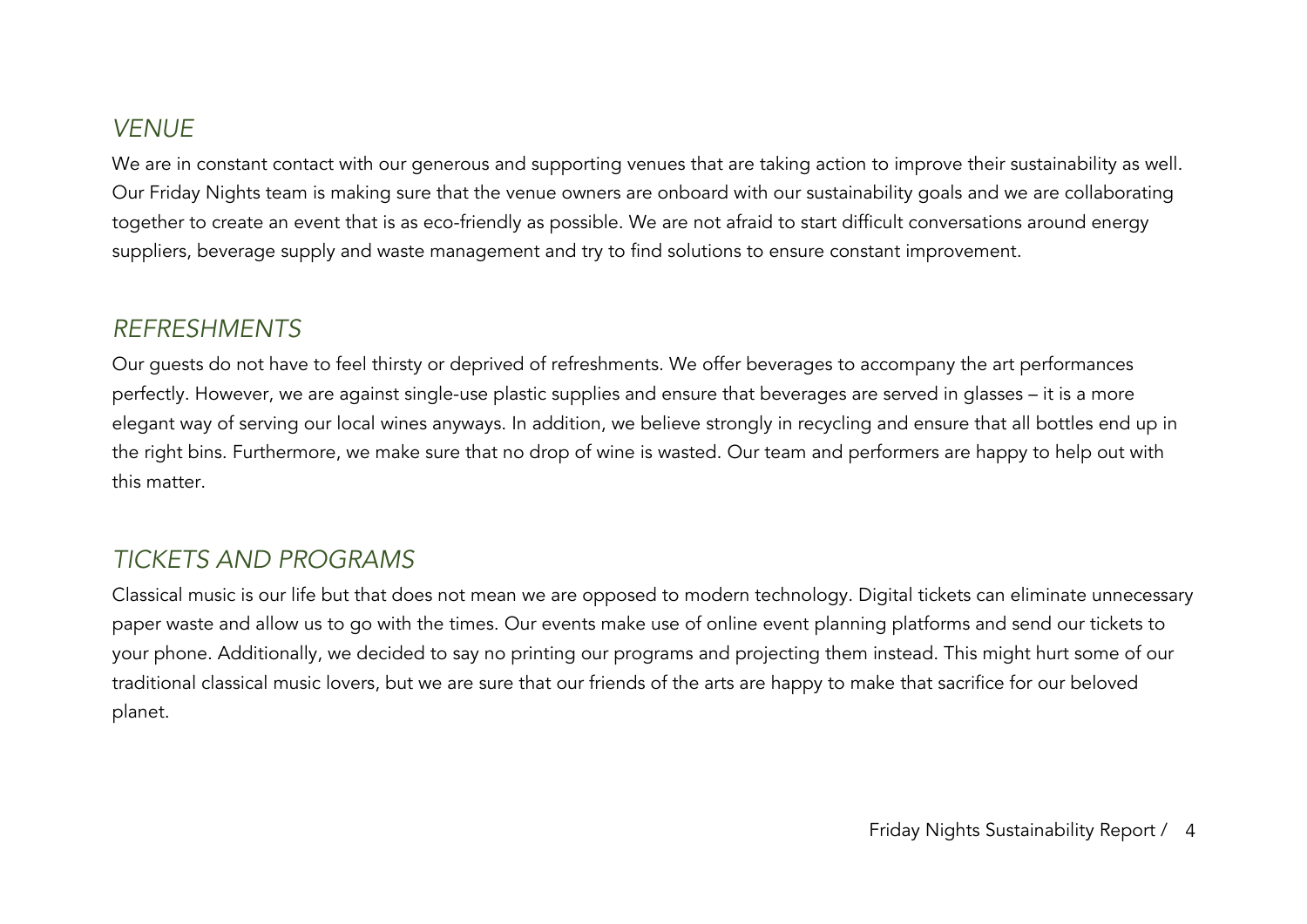# *ORGANISATION*

Events need to be organized and that can use up a lot of paper. We go against this norm and aim to be as paper free as possible by using digital alternatives. Our search engine of choice is Ecosia – a platform that plants trees with every search entry – and our meetings aim to be digital when possible to avoid the emissions from transportation by each team member.

#### *WASTE MANAGEMENT*

We know that waste management is not a sexy topic but crucial for more environmentally friendly event organization. Friday Nights believes in the five Rs:

> Refuse Reuse Reduce Repurpose Recycling

We refuse paper programs and plastic cups.

Our tablecloths, glasses and equipment are reused.

Our aim is to reduce plastic bottle waste by providing water in glass bottles to our performing artists.

We recycle glass bottles and waste generated and if all fails, we try to use our creativity to repurpose.

# *TRANSPORTATION*

Our event information site, newsletter and digital tickets kindly ask performers and guests to use eco-friendly transportation including electric cars and car services, public transportation and the healthiest of them all: walking.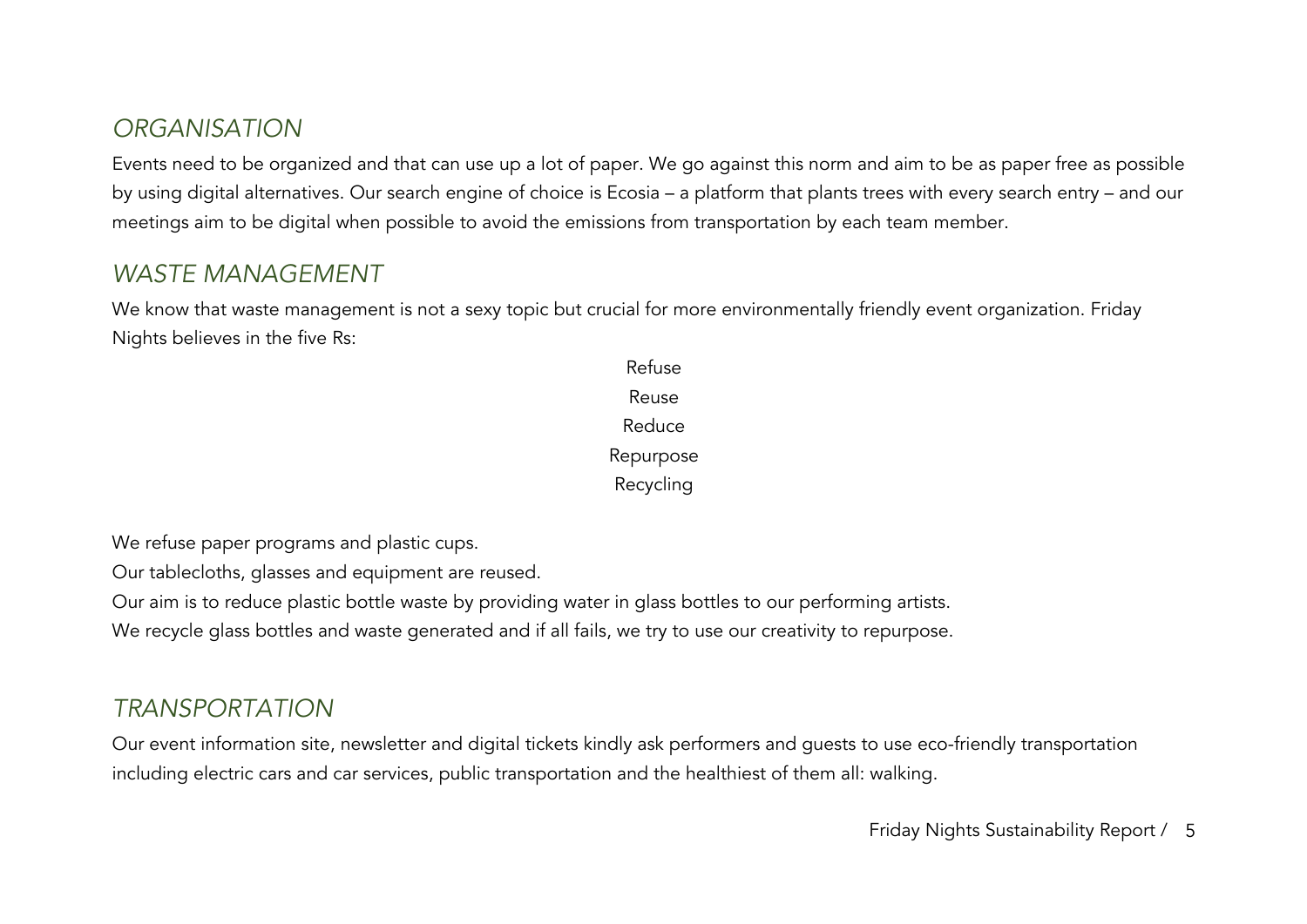#### *ENERGY*

All we do is powered by energy and both eco-friendly energy suppliers and saving methods are the goals However, we are aware of the difficulty behind this matter and will continue working on it.

### *PERFORMANCE*

No one should buy a new outfit just for one night. This is why we either rent our performance wear or wear what we already own. In addition, we are happy to collaborate with independent and sustainable designers that provide us with their fashion. Furthermore, we opt for organic and/ or local flowers when we want to show our appreciation to someone. Moreover, we know that more and more musicians prefer their sheet music to be digital. This is not just a more convenient innovation of our 21<sup>st</sup> century but it is also more sustainable, and we encourage that.

# *CERTIFICATION*

We are reaching for the stars and hope to pride ourselves with an environmental certification one day. There is much work needed until then, but we see ourselves as pioneers of the classical music world and rest on our achievements.

#### *AUDIENCE*

Our values include non-judgmental action and inspiring instead. Part of our strategy is to encourage our guests to choose more sustainable options – from ticket purchase to their way home. Our suggestions include the use of Ecosia as search engine, the use of eco-friendly transportation from and to home as well as the use of clothing rental companies or wearing what is already owned when there is a dress code.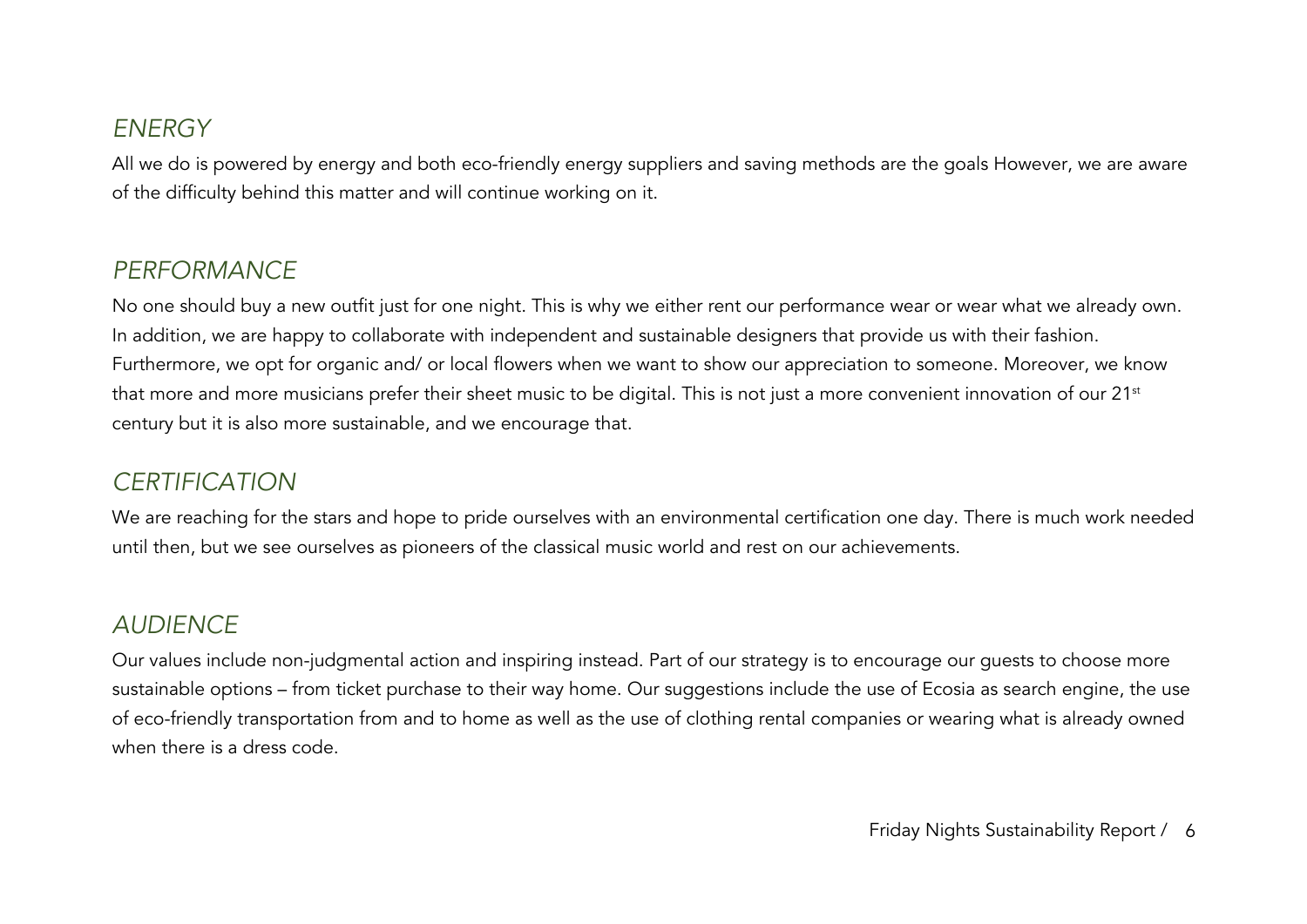# *COLLABORATIONS*

Partnerships, sponsorships and collaborations with environmentally conscious businesses and organizations empower us and we are proud to have collaborated with incredible partners in the past which includes UNICEF, Austrian World Summit and MA48. We hope to inspire all of our partners with our art while motivating them to be more eco-friendly as well.

### *ARTISTS*

We are proud to work with artists that take our planet's health seriously and contribute to a sustainable future in their personal life. Sustainability efforts including activism online and on the streets is not uncommon among us and we are shining spotlight on their actions on and off the stage.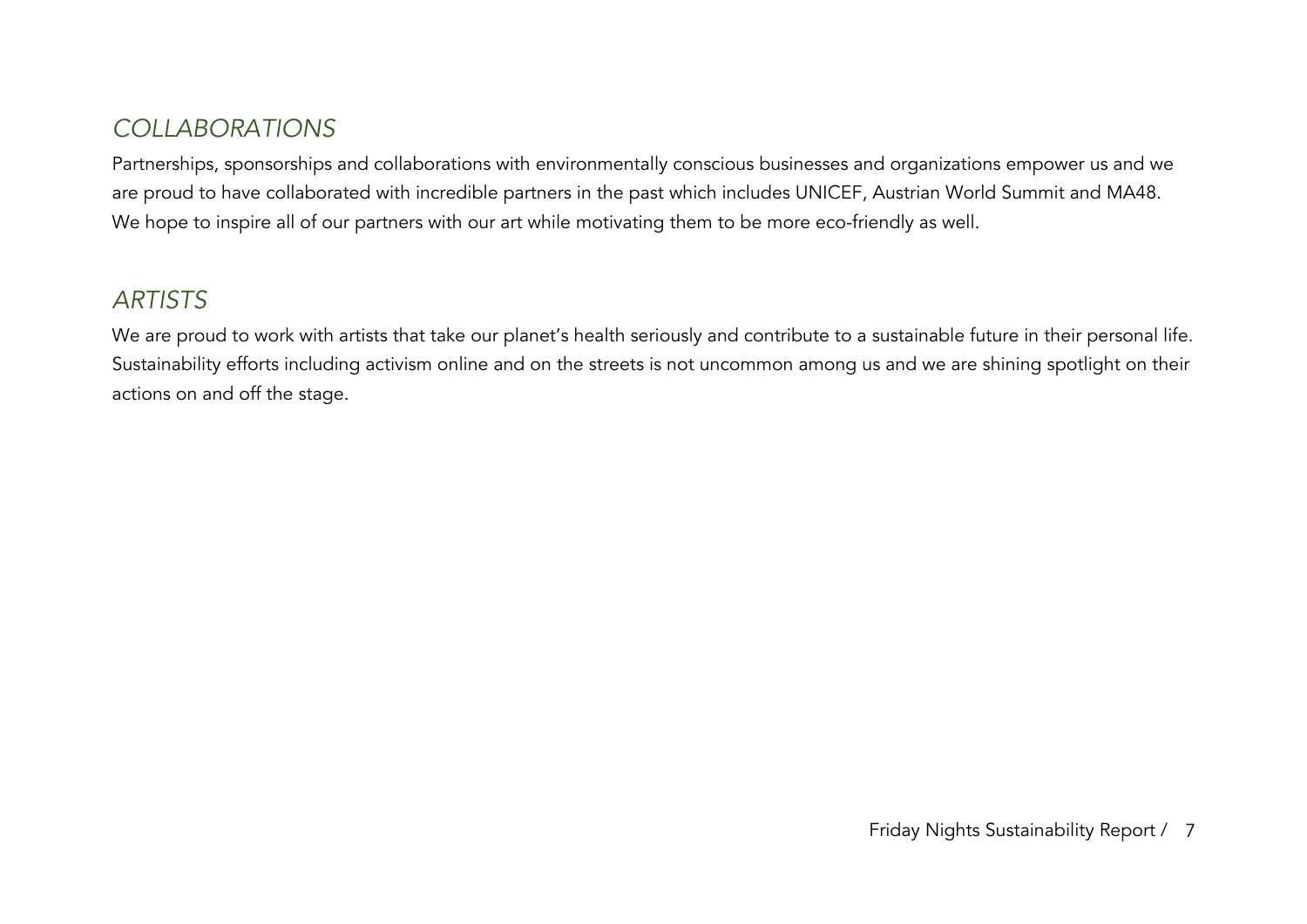*RESSOURCES*

**https://www.1millionwomen.com.au/blog/the-role-of-art-in-sustainability/ https://www.theguardian.com/sustainable-business/art-sustainability-imaginationcreate-change**